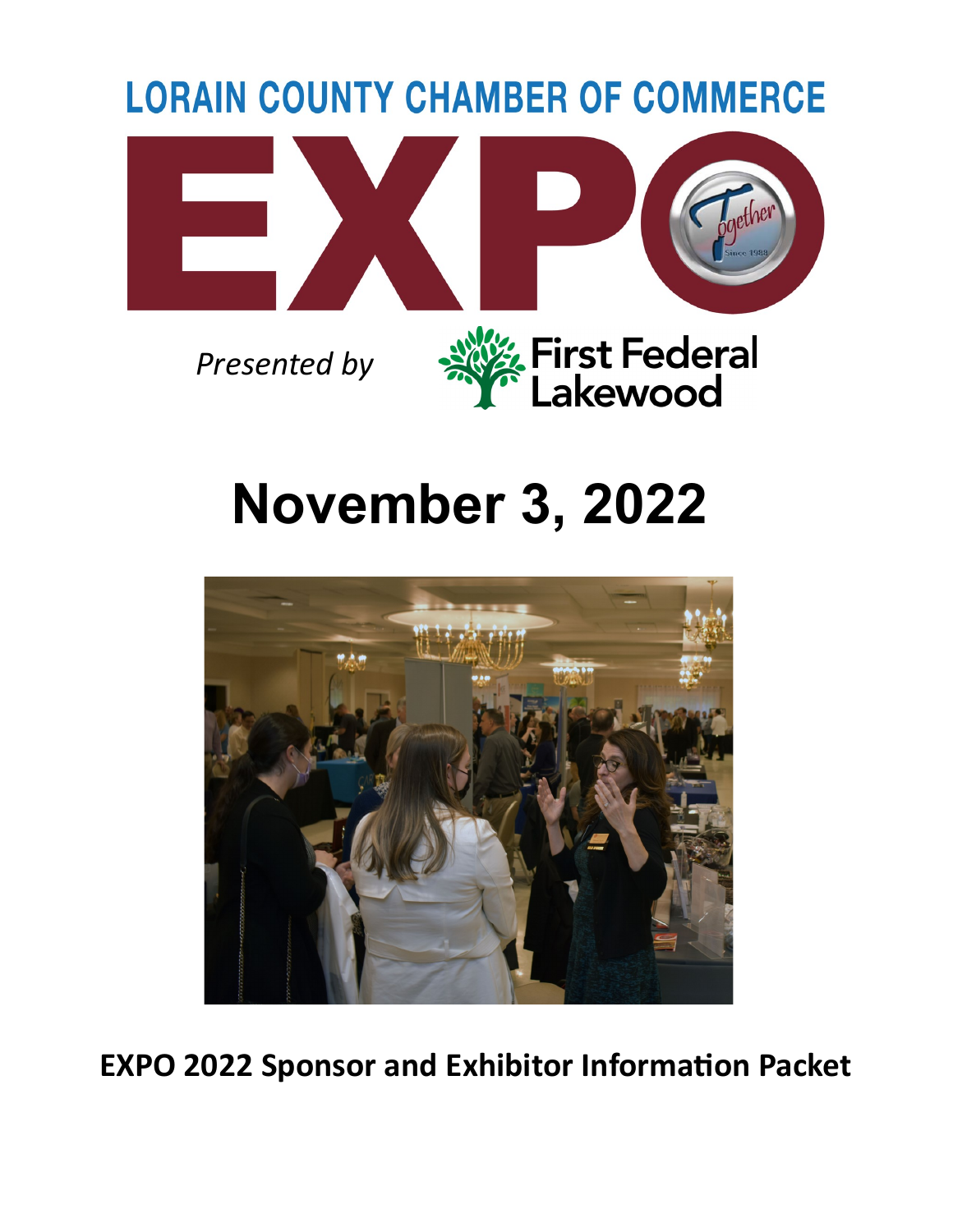

#### **Date, Time and Location**

November 3, 2022 3:30pm—6:30pm

Tom's Country Place 3442 Stoney Ridge Rd. Avon, Ohio 44011

### **General Information**

**1:30pm** Set –up **3:00pm** Exhibitors and Food Vendors need to be ready. **3:30pm** Doors Open **6:30pm** Doors Close

#### **Door Prizes**

Each exhibitor may offer a door prize at your booth. You must draw and distribute your own prizes.

#### **Electricity Information**

Electricity is available upon request. Please bring your own extension cords.

#### **Exhibitor Information**

- One 6ft table with table cloth will be provided.
- Do not attach anything to the walls or ceiling.
- No retail sales.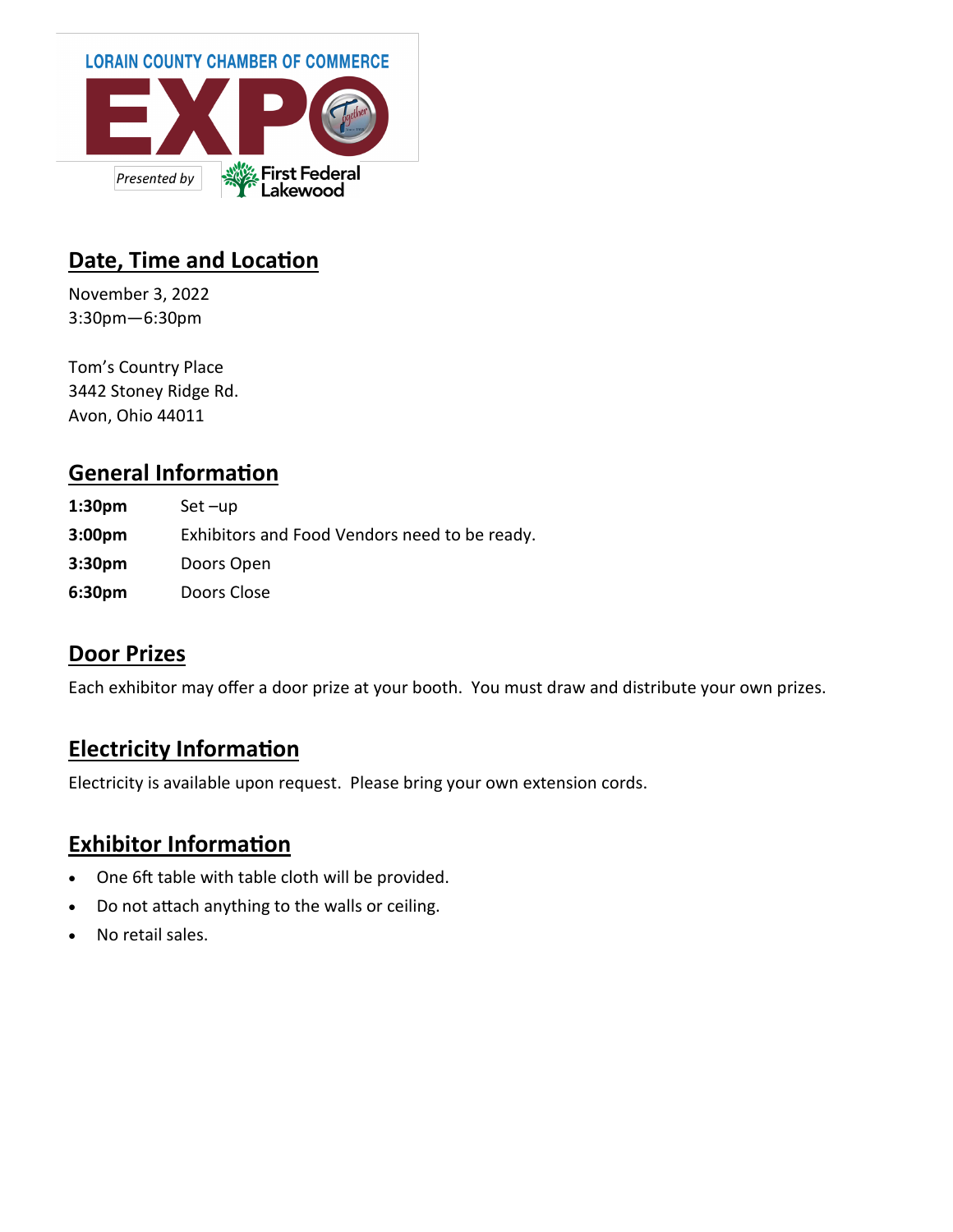

#### **November 3, 2022 3:30pm—6:30pm**

Tom's Country Place 3442 Stoney Ridge Rd. Avon, Ohio 44011

# **SPONSORSHIP INFORMATION**

## **SPONSORSHIP LEVELS** (Sponsors must be a chamber member)

#### **Premier Sponsor—\$3000**

- Company Logo will appear on all publicity material (including postcards, event signs and on floor plan)
- Logo included in pulse Magazine ad
- Logo included in puLse Magazine thank you ad after event
- Logo link will be included in emails.
- Facebook and Twitter promotion of your business on the Lorain County Chamber of Commerce page
- Company Name included in Radio spots
- Logo on County Chamber website Expo page
- Attendee list provided after event
- Sponsors will be provided with a double booth (2- 6ft covered tables next to each other )with Priority Placement on show floor

#### **Platinum Sponsor - \$1000**

- Company Logo will appear on all publicity material (including postcards, event sign, and on floor plan)
- Logo included in pulse Magazine ad
- Logo included in in puLse Magazine thank you ad after event
- Logo link will be included in emails.
- Facebook and Twitter promotion of your business on the Lorain County Chamber of Commerce page
- Company Name included in Radio spots
- Attendee list provided after event
- Sponsors will be provided with a 6ft covered table with Second Priority Placement on show floor

## **Gold Sponsors - \$500**

- Company Logo will appear on all publicity material (including postcards, event sign, and on floor plan)
- Logo included in pulse Magazine ad
- Logo included in in puLse Magazine thank you ad after event
- Logo link will be included in emails.
- Facebook and Twitter promotion of your business on the Lorain County Chamber of Commerce page
- Attendee list provided after event
- Sponsors will be provided with a 6ft covered table with Third Priority Placement on show floor

#### **Silver Sponsors - \$350**

- Company Name will appear on all publicity material (including postcards, event sign, and on floor plan)
- Attendee list provided after event
- Sponsors will be provided with a 6ft covered table with Fourth Priority Placement on show floor.

#### **Sponsorship deadline is September 15, 2022**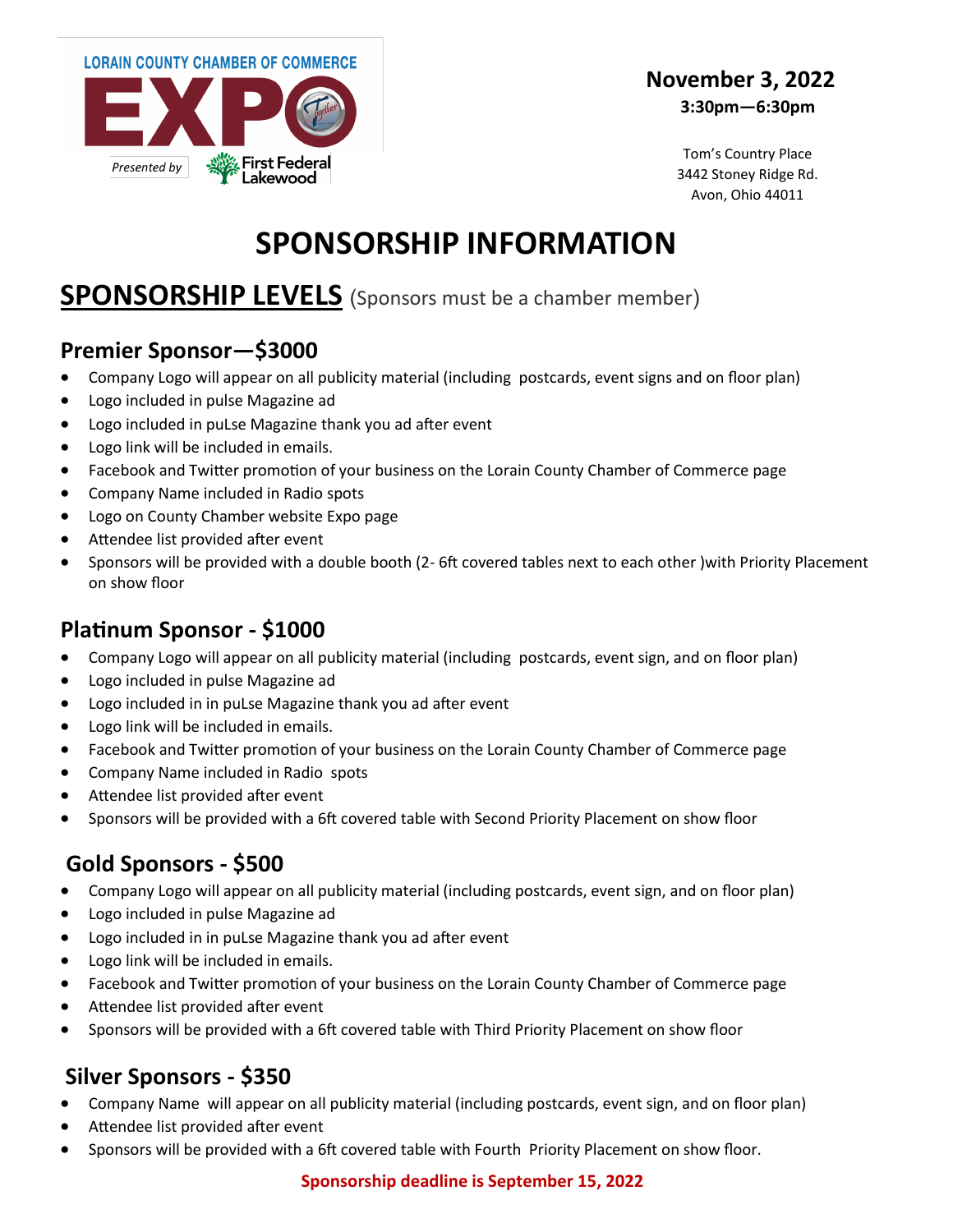

#### **November 3, 2022 3:30pm—6:30pm**

Tom's Country Place 3442 Stoney Ridge Rd. Avon, Ohio 44011

# **EXHIBITOR INFORMATION**

## **EXHIBITORS**

**Exhibitors will be provided with one 6ft table and one table covering. No retail sales. Limited Electricity will be available. First paid first serve.**

#### **Chamber Member Pricing**

\$225 Chamber Members before October 14, 2022 \$275 Chamber Members after October 14, 2022

#### **Non-Chamber Member Pricing**

\$375 Non-Members before October 14, 2022 \$400 Non-Members after October 14, 2022

**Exhibitor deadline is October 20, 2022**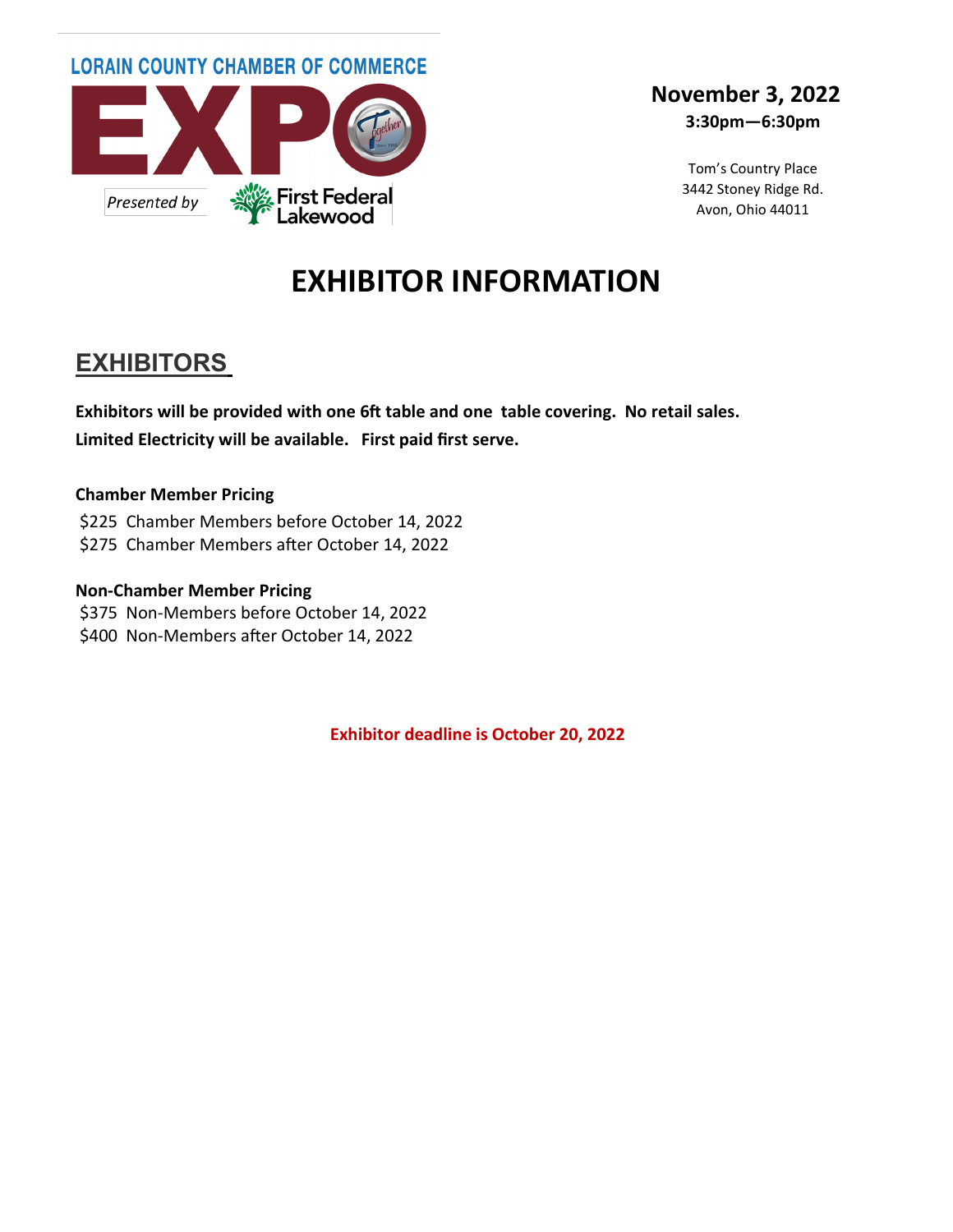## **2022 Registration Form**

Check box and complete payment form. Read all guidelines and requirements as indicated on exhibitor forms. No cancellation and or refund will be given.

#### **Sponsorship (All Sponsorships include an exhibitor table. Must be a Chamber Member.)**

| Premier Sponsor - \$3000                                                                                      |                                                 |
|---------------------------------------------------------------------------------------------------------------|-------------------------------------------------|
| Platinum Sponsor-\$1000                                                                                       |                                                 |
| Gold Sponsor-\$500                                                                                            |                                                 |
| $\bigcup$ Silver Sponsor-\$350                                                                                |                                                 |
| Exhibitor ???????????? Check prices                                                                           |                                                 |
| $\bigcirc$ \$225 Chamber Member before Oct. 14th                                                              | $\bigcirc$ \$275 Chamber member after Oct. 14th |
| ◯ \$375 Non-Member before Oct. 14th                                                                           | \$400 Non-Member after Oct. 14th                |
| <b>Business Category:</b>                                                                                     |                                                 |
| Check Electricity preference below (limited availability)                                                     |                                                 |
| $\bigcirc$ YES<br><b>NO</b>                                                                                   |                                                 |
| Please complete form below.                                                                                   |                                                 |
|                                                                                                               |                                                 |
|                                                                                                               |                                                 |
|                                                                                                               |                                                 |
|                                                                                                               |                                                 |
|                                                                                                               |                                                 |
|                                                                                                               |                                                 |
| <b>Credit Card Information:</b>                                                                               |                                                 |
|                                                                                                               |                                                 |
| <b>Card Holder Billing Address</b>                                                                            |                                                 |
|                                                                                                               |                                                 |
| Account Number 2008 and 2008 and 2008 and 2008 and 2008 and 2008 and 2008 and 2008 and 2008 and 2008 and 2008 |                                                 |
| CVV <sub>2</sub><br>Exp. Date $\_\_$                                                                          |                                                 |
|                                                                                                               |                                                 |

Make checks payable to Lorain County Chamber of Commerce. 226 Middle Ave. 5th Floor, Elyria, OH 44035 Ph. 440-328-2550 Fax 440-328-2557. Any questions contact Tammy Cascio at tcascio@loraincountychamber.com